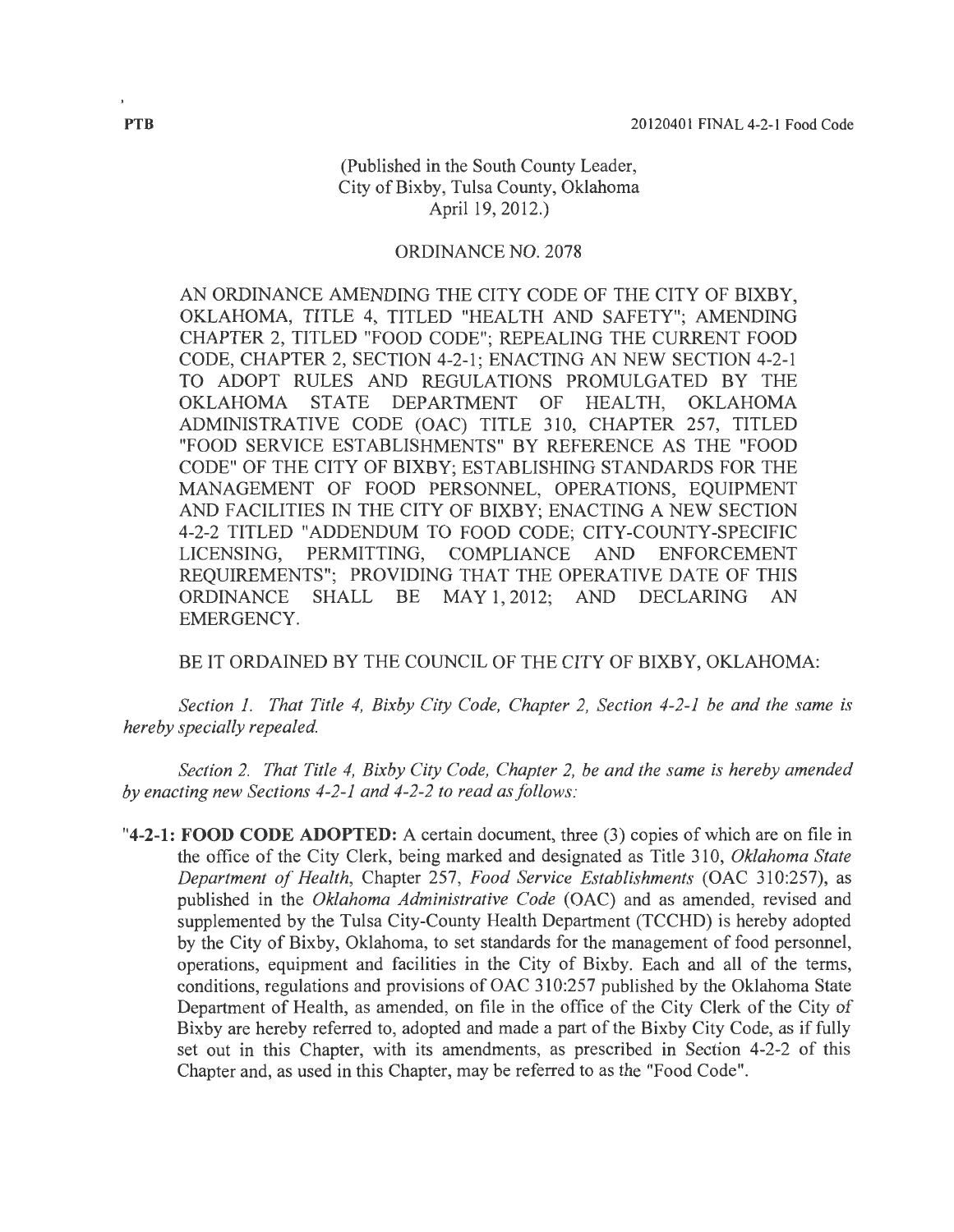**4-2-2: ADDENDUM TO FOOD CODE; CITY -COUNTY -SPECIFIC LICENSING, PERMITTING, COMPLIANCE AND ENFORCEMENT REQUIREMENTS:** This section enacts as an addendum to *Oklahoma Administrative Code,* Title 310, *Oklahoma State Department of Health, Chapter 257, Food Service Establishments (OAC 310:257),* the following provisions which were adopted by the Tulsa City-County Health Department and are hereby incorporated into the Food Code of the City of Bixby:

#### **A. Definitions**

The following words and terms, when used in this Chapter, shall have the following meaning, unless the context clearly indicates otherwise:

**"Code"** shall mean 310:257 of the Food Service Establishment Regulations of the Oklahoma State Department of Health.

**"Department"** shall mean the duly-appointed representative of the Tulsa City-County Health Department.

**"Director"** shall mean the Director of the Tulsa City-County Health Department or the Director's designated representative.

**"Chief Operating Officer"** hereinafter shall mean the Chief Operating Officer of the Tulsa City-County Health Department or such person's designated representative.

### **B. Establishment Licenses**

Food Service Establishments, as defined in 310:257-1-1 of the Code, operating in the City shall not operate without valid City and State food establishment license. It shall be unlawful and a misdemeanor offense for any person to operate a Food Service Establishment in the City without a valid City and State food establishment license.

- 1. License requirements:
- a. City license requirements are outlined in subsections 4-2-2.B.1 through 4-2-2.B.7 of this section.
- b. State license requirements are outlined in section 310:257-15-12, 13, & 14 of the Food Service Establishment Regulations of the Oklahoma State Department of Health.

2. Affidavit Required. At the time of application to the Department, an individual owner of a food service establishment must submit an affidavit stating legal status in the country.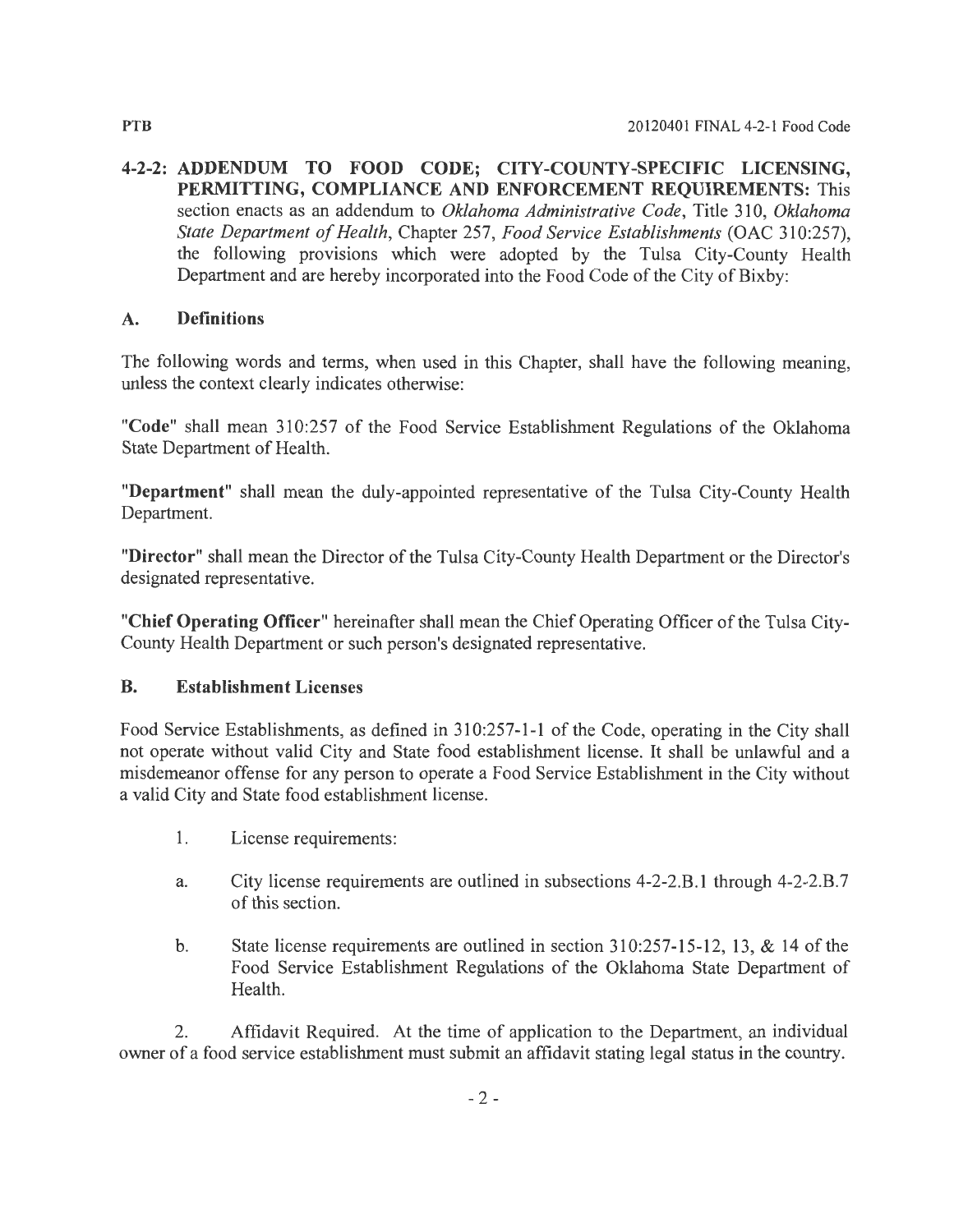- 3. Issuance of License. The City shall issue a food establishment license when:
- a. Applicant submits Department original and unaltered application for the license, and
- b. Pays applicable fee in subsections 4-2-2.8.5 or 4-2-2.8.7 of this section.
- 4. Effective Dates and Renewal of City Food License.
- a. The food establishment license shall expire on the last day of June each year except for seasonal food service establishments as provided for in subsection 4-2-2.8.4.c of this section.
- b. Renewal applications shall be presented by the Department on or before the first day of July each year except for seasonal food service establishments provided for in subsection 4-2-2.8.4.c of this section. Applicant must meet requirements in subsection 4-2-2.8.3 of this section.
- c. The license for seasonal food service establishments shall expire one hundred eighty (180) days from the date of its issuance per year unless canceled or revoked prior to its expiration.
- 5. City Food License Fees.
- a. A processing fee of \$5.00 shall be collected for the initial application only. No processing fee shall be collected for renewal of any license.
- b. The full and non-prorated fee for food service establishment licenses, including food processing plants, is \$145.00.
- c. The prorated license fee shall be one-half  $(\frac{1}{2})$  of the amount set out above if application is made during the period between January first and June thirtieth; otherwise the full and non-prorated fee shall be made. Seasonal food service establishment license fees shall not be prorated.
- d. Fees paid directly to and collected by the Tulsa City-County Health Department shall be retained by the Tulsa City-County Health Department. All fees relating to food establishments that are paid directly to the City shall have 70% of said fee remitted to the Tulsa City-County Health Department.
- e. Penalty fees shall be assessed as follows: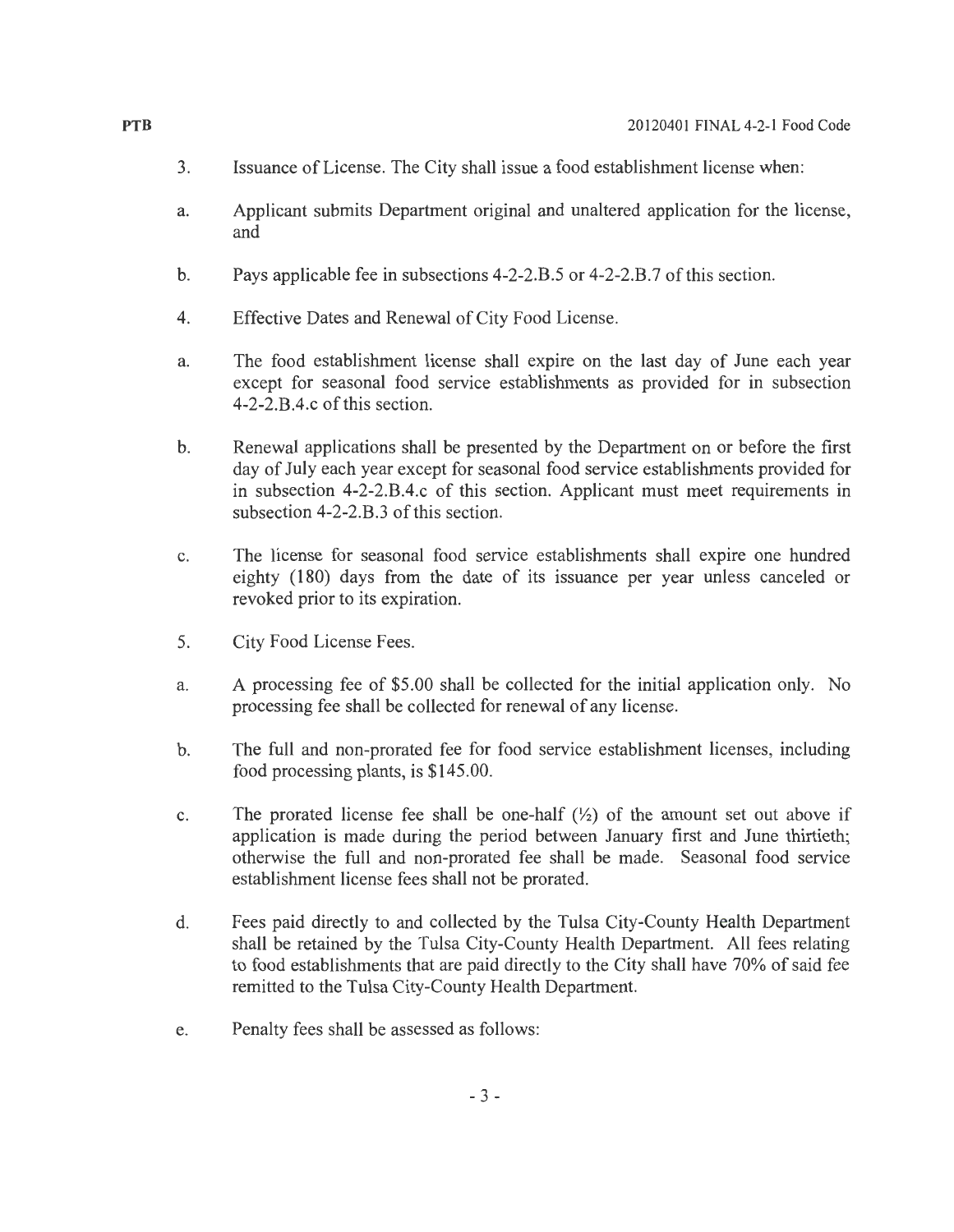(1) New establishments. If an application is not presented to the City and the license fee paid within thirty (30) days after application is issued by the Department, a penalty of fifty percent (50%) of the fee shall be paid in addition to the license fee.

(2) Existing establishments. If a renewal application is presented to the City and the license fee is paid after the first day of August, a penalty of fifty percent (50%) of the fee shall be paid in addition to the license fee.

- 6. The following establishments shall be fee exempt:
- a. Schools with food operations run by school staff. Private companies operating food service establishments within a school must pay the license fee.
- b. Religious and charitable organizations with food operations run by volunteer staff.
- c. Non-profit concession stands operating seasonally with volunteer staff.

7. The Department shall collect fees and issue the license for the following food service operations as outlined.

a. Water vending machines that meet applicable requirements of this Code:

(1) Shall be charged an application, inspection and license fee of \$25.00 per each machine per year.

(2) Shall expire on the last day of June each year after which license holder must make application and pay fee in subsection 4-2-2.B.7.a (1) above for a renewal license.

(3) The prorated license fee shall be one-half  $(\frac{1}{2})$  of the amount set out above if application is made during the period between January first and June thirtieth; otherwise the full and non-prorated fee shall be made.

(4) Penalty fees shall apply under subsection 4-2-2.B.5.e of this section except that the Department shall collect fees and issue license.

b. Temporary food establishments:

(1) Shall be charged an application, inspection and license fee of \$25.00 plus \$5.00 per each day in excess of (3) days.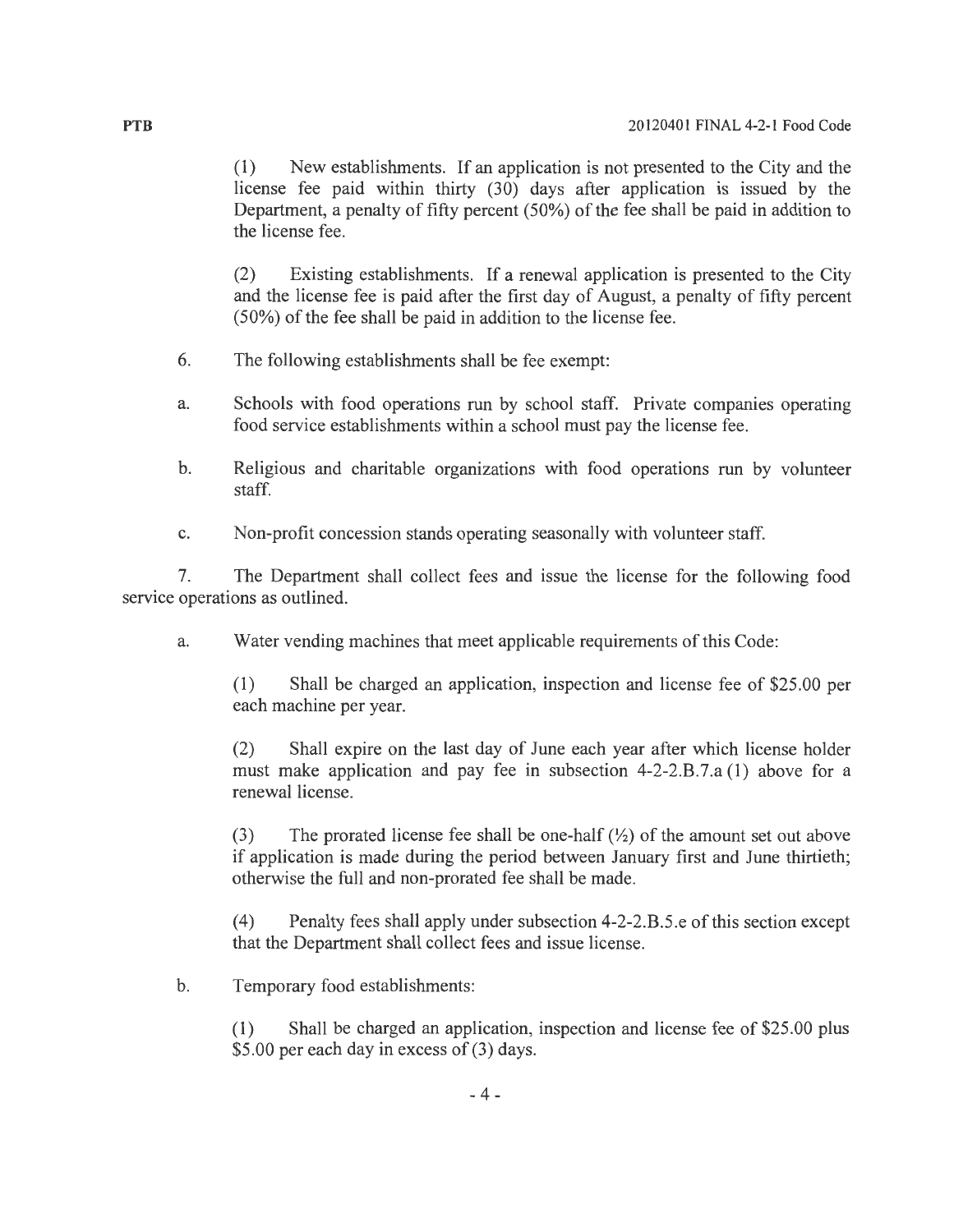(2) Shall expire at the end of the event, grand opening, fair, etc. for which it was issued, unless canceled or revoked prior to its expiration.

## **C. Certified Food Protection Manager**

- 1. Required
- a. Except as provided in subsection 4-2-2.C.6 of this section, it shall be unlawful and a misdemeanor offense for any person owning, operating, or managing any food establishment within the City to fail to employ at least one (1) certified food protection manager.

(1) Such person shall be in a supervisory position at said establishment and have a valid and current certificate, which satisfies the requirements of subsection  $4-2-2$ .C.2 of this section.

(2) The certified manager must be an active employee of the licensed establishment who is present a majority of the operating hours and who has the responsibility of directly observing, supervising, and training food establishment personnel in proper food and equipment handling, sanitation, and personal hygiene.

(3) In the event the certified manager is temporarily absent, the person in charge shall conform to section  $310:257-3-2$  of the Code.

- b. The Department may require additional certified managers in sufficient numbers to ensure all food preparation and service is performed under the direction of certified supervisory personnel. It shall be unlawful and a misdemeanor offense for any person owning, operating, or managing a food establishment to allow the food establishment to be operated with less than the required number of certified managers.
- c. Whenever the person holding the Food Protection Manager Certification terminates employment or is terminated or transferred to another food establishment, the person owning, operating, or managing the food establishment shall be allowed thirty (30) days from the date of termination or transfer of the certificate holder to comply with subsection 4-2-2.C.1.a of this section. The Department may grant an extension of time in the event instruction and testing is not available within the thirty (30) day period.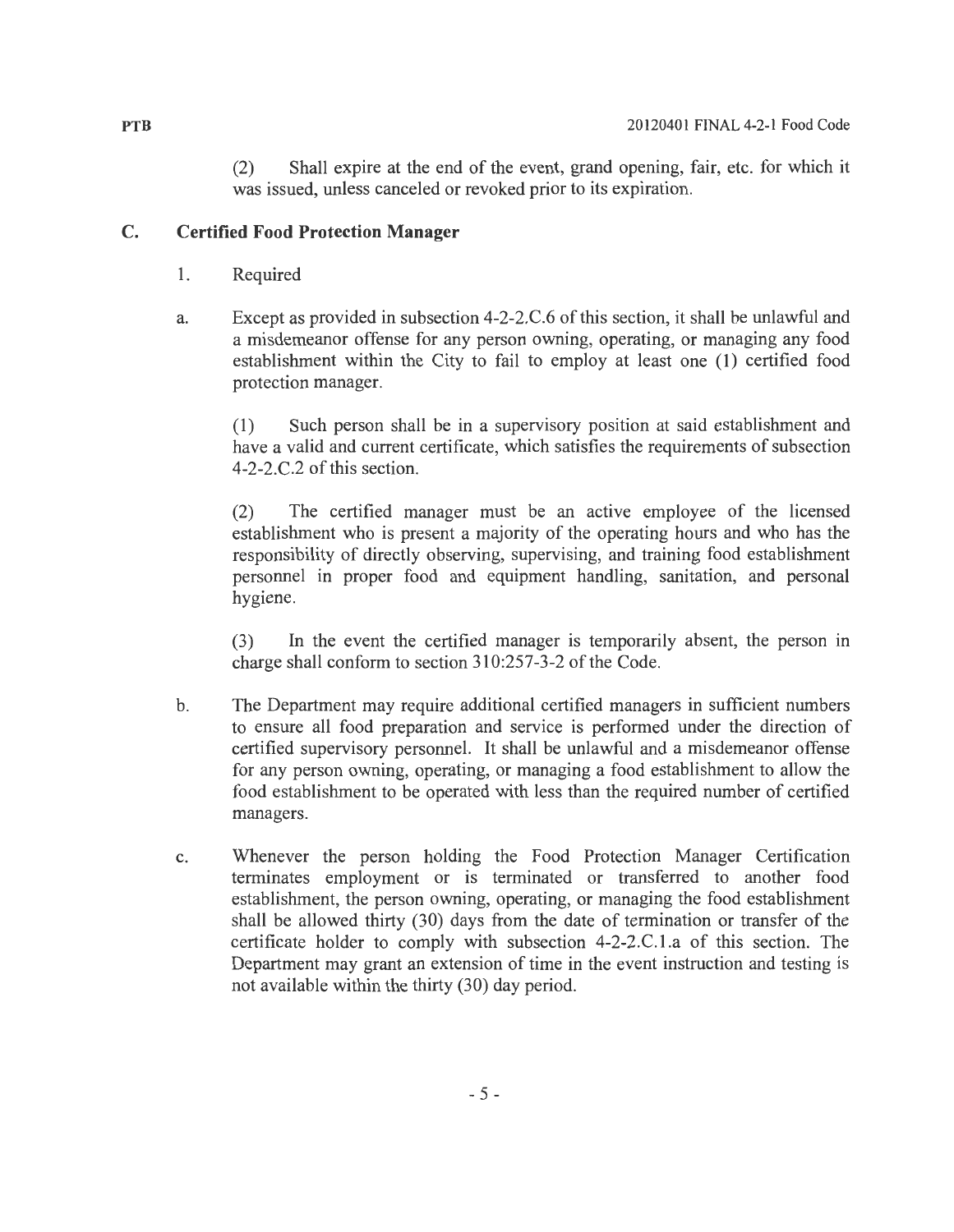- 2. Issuance, Expiration and Renewal.
- a. The Department shall issue a Food Protection Manager Certificate when the applicant:
	- ( 1) Provides documentation of successfully passing an accredited test.
	- (2) Submits an affidavit stating legal status in the country, and
	- (3) Pays the applicable certification fee at the time application is made.
- b. The certification shall expire three (3) years from the issuance; after which the certification must be renewed.
- c. Renewal requirements shall not be in excess of the initial certification outlined in subsection 4-2-2.C.2.a of this section.
- 3. Certification Fees.
- a. The fee for obtaining a Food Protection Manager Certificate from the Department shall be \$15.00, and the fee is non-refundable.
- b. The same fee of  $$15.00$  will apply for all renewals of the certificate.
- c. The fee for obtaining a duplicate of a non-expired and non-revoked Food Protection Manager Certificate shall be \$5.00.

4. Proof of Certification. Each certified food protection manager shall display the certificate in a prominent location in the establishment.

5. Certification Non-Transferable. A Food Protection Manager Certificate is not transferable from one person to another person. A certified manager may not act in said capacity in more than one establishment or location at the same time. Unofficial copies of the certificate are not recognized by the Department.

- 6. Exemption from Requirements:
- a. Food establishments that serve, sell, or distribute only prepackaged food
- b. Food establishments that do not serve, sell, or distribute foods that are Time/Temperature Control for Safety (TCS) foods.
- c. Temporary food establishments, special facilities, and/or events.

**PTB**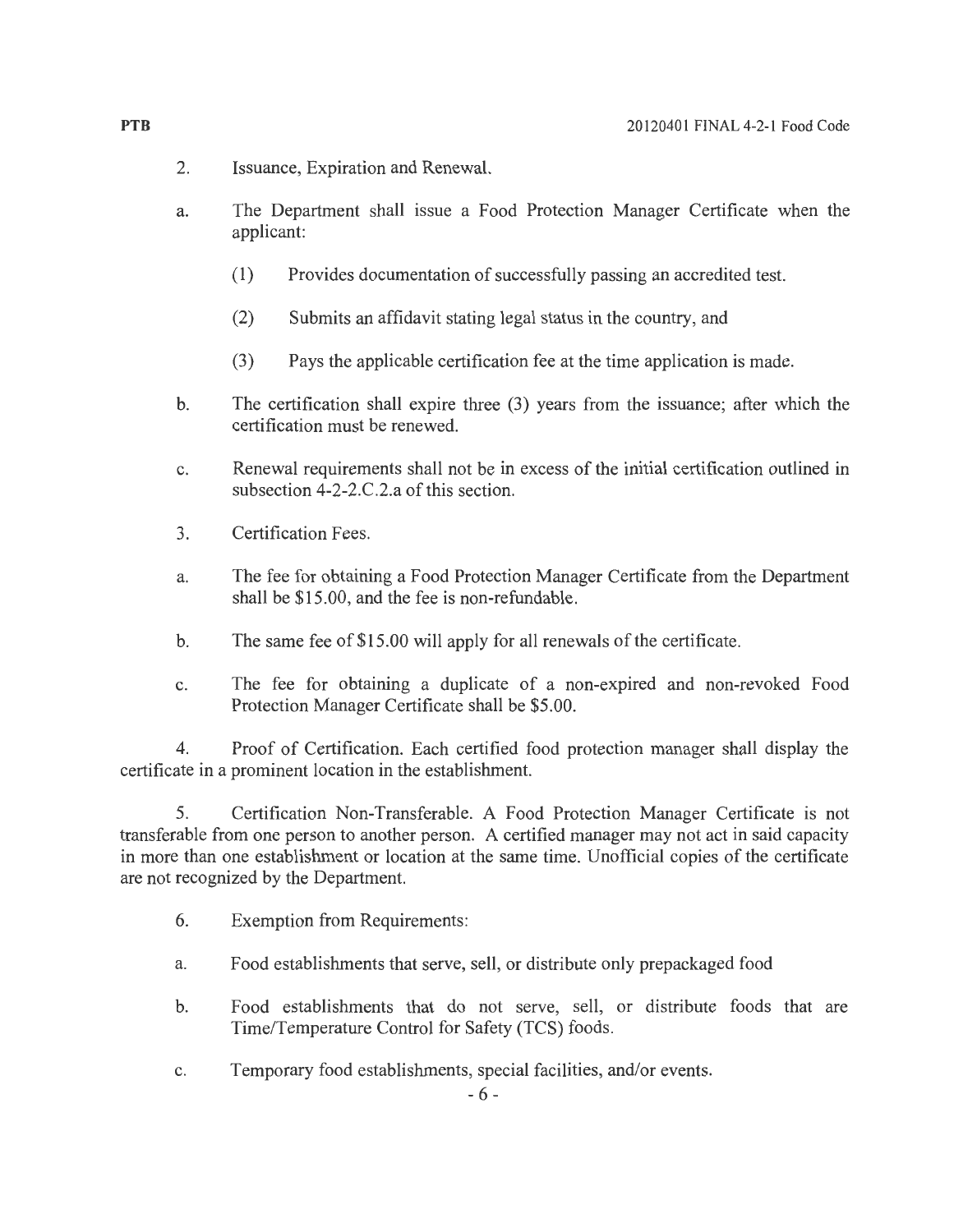## **D. Food Employee Permits**

- 1. Permit Required.
- a. It shall be unlawful and a misdemeanor offense for any person to operate a food service establishment in the City to employ staff to serve food, prepare food, or handle food utensils without ensuring that they possess a current and unrevoked permit issued by the Department.
- b. It shall be unlawful and a misdemeanor offense for any person to serve, prepare food, or handle food utensils in a food service establishment, who cannot immediately exhibit a current and unrevoked permit issued by the Department.
- c. Exemptions from requirements. Food service establishments and employees of food service establishments outlined below are exempt from this requirement:
	- (1) Food establishments that serve, sell, or distribute only prepackaged food.
	- (2) Temporary food establishments, special facilities, and/or events.
- d. Affidavit Required. At the time of application to the Department, applicant for permits in subsection 4-2-2.D.3 of this section must submit an affidavit stating legal status in the country.
- 2. Permit Fees.
- a. The fee for obtaining a permit from the Department outlined in subsection 4-2-2.D.3.a, b, c, or d of this section shall be \$13.00.
- b. The same fee of \$13.00 will apply for all renewals of the permit.
- c. The fee for obtaining a duplicate of a non-expired and non-revoked permit shall be \$5.00.
- 3. Permit Types and Requirements.
- a. Food Employee Permit:

( 1) Is issued by the Department when applicant attends a training course regarding the practice of sanitary food preparation, food service, and personal hygiene, and passes course test.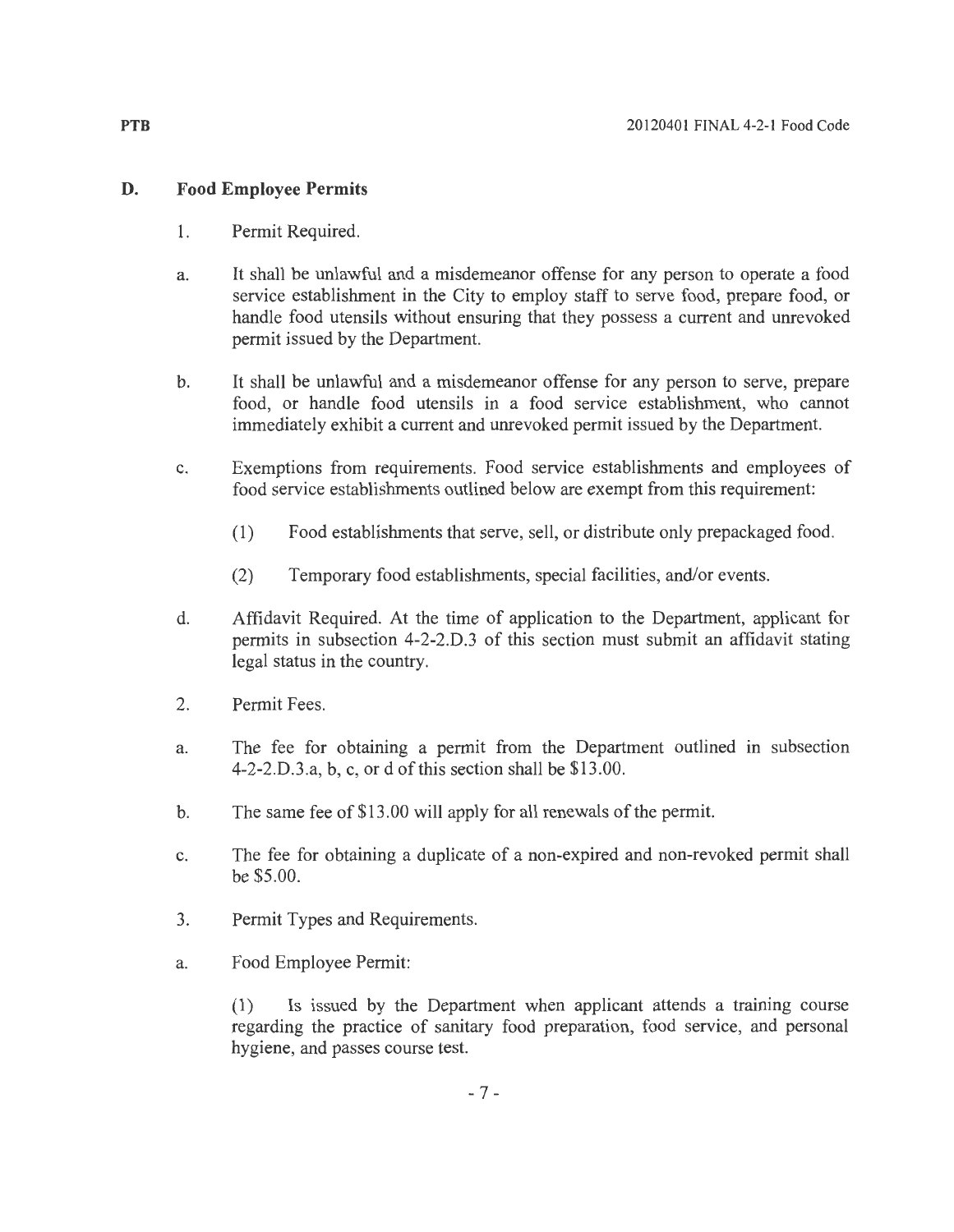(2) Applicant must pay the permit fee in subsection 4-2-2.D.2.a of this section at the time application is made.

(3) Applicant may waive the training course in subsection 4-2-2.D.3.a (1) of this section and demonstrate knowledge by passing a Department test.

(4) Allows the permit holder work in licensed food service establishment with unpackaged food, food equipment or utensils, or food-contact surfaces. This permit may also be used to satisfy the requirements of any of the permit types outlined in subsection 4-2-2.D.3.b through subsection 4-2-2.D.3.f of this section.

b. Temporary Food Employee Permit:

(1) Is issued by the Department when the applicant pays fee in subsection 4-2-2.D.2.a of this section.

(2) Allows the permit holder to work only temporarily in a food service establishment.

c. Food Service Support Staff Permit:

(1) Is issued by the Department when an applicant attends a course of instruction outlined in subsection 4-2-2.D.3.a (1) of this section, but does not pass the course test.

(2) Applicant must pay fee outlined in subsection 4-2-2.D.2.a of this section at the time application is made.

(3) Allows the permit holder to work in a licensed food service establishment with the following restrictions:

(i) Food Service Support Staff may work only under the direct supervision of a certified manager or a job coach, and

(ii) Only in food activities that do not pose a potential health threat.

#### d. Manufacturing Worker Permit:

(1) Is issued by the Department when the applicant attends approved training that is provided by a licensed manufacturing facility regarding the type of food processing duties performed in the facility and passes Department test.

(2) Applicant must pay fee required in subsection 4-2-2.D.2.a of this section.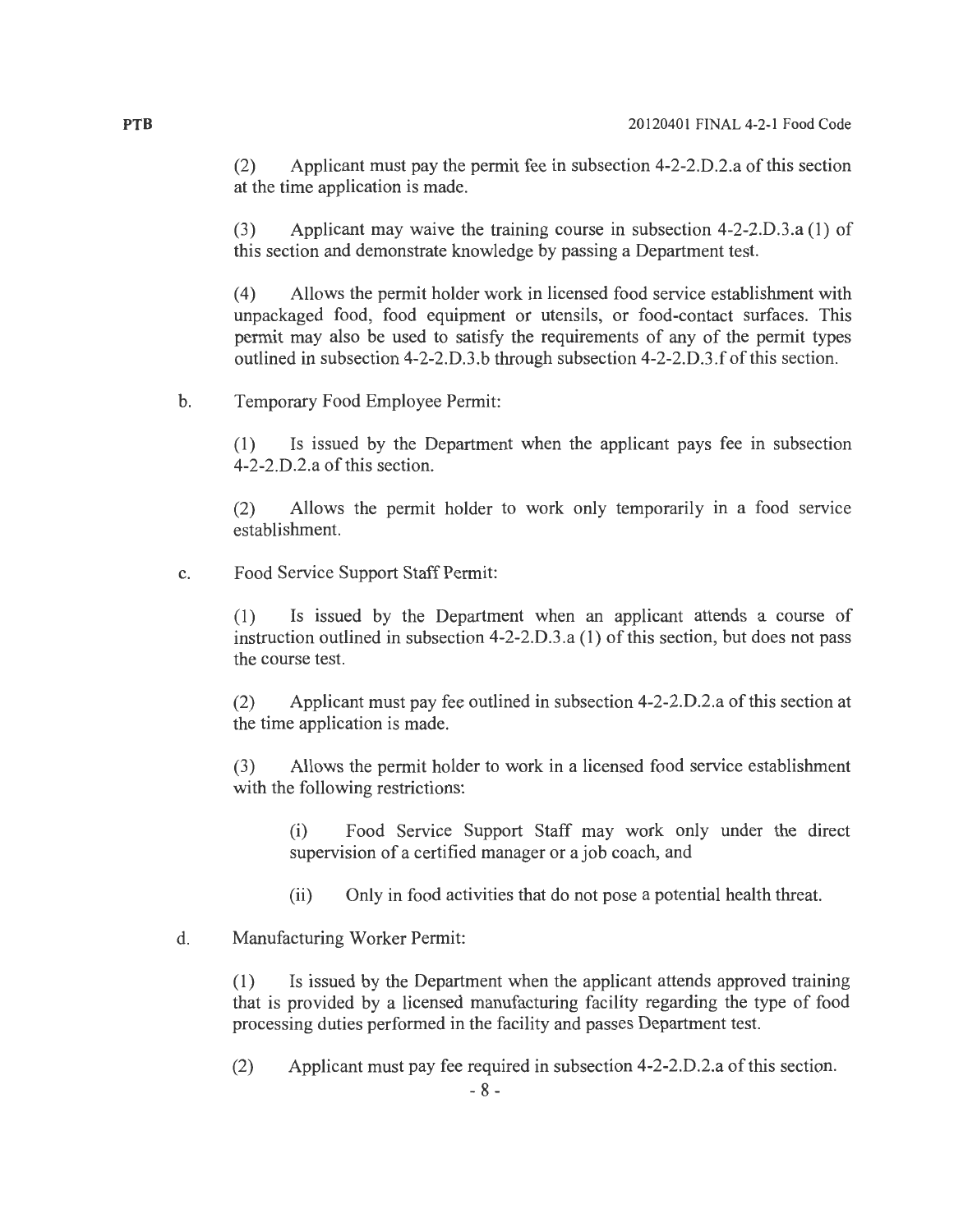(3) Allows the permit holder to work only in the facility where they successfully completed the training.

e. Community Service Worker Permit:

(1) Is issued by the Department when the applicant attends a course of instruction and passes the test as outlined as in subsection 4-2-2.D.3.a (1) of this section.

(2) Applicant is not required to pay a fee for the training or permit.

(3) Allows permit holder to volunteer work for a licensed non-profit organization having year-round full-service food preparation.

f. Seasonal Volunteer Permit:

(1) Is issued when an applicant attends a one-hour course of instruction provided by the Department.

(2) Applicant is not required to pay a fee for the training or permit.

(3) Allows permit holder to volunteer at non-profit seasonally-operated establishments (such as sports and school concession stands, religious organizations, school home room, etc.) that have limited food preparation.

4. Permits Non Transferable and Fee Non Refundable. Any permit issued as outlined in subsection 4-2-2.D.3 of this section is not transferable from one person to another person. Any fee paid to attend the course of instruction taught by the Department is nonrefundable. Unofficial copies of permits are not recognized by the Department.

- 5. Expiration and Renewal.
- a. Permits in subsection 4-2-2.D.3 of this section shall expire three (3) years from date of issuance by the Department, except:

(1) Temporary Food Employee Permit shall expire one (1) week from the date of issuance or the next available date of a course of instruction or testing date. Expiration date will be on the permit.

(2) Seasonal Volunteer Permit shall expire one (1) year from the date of issuance.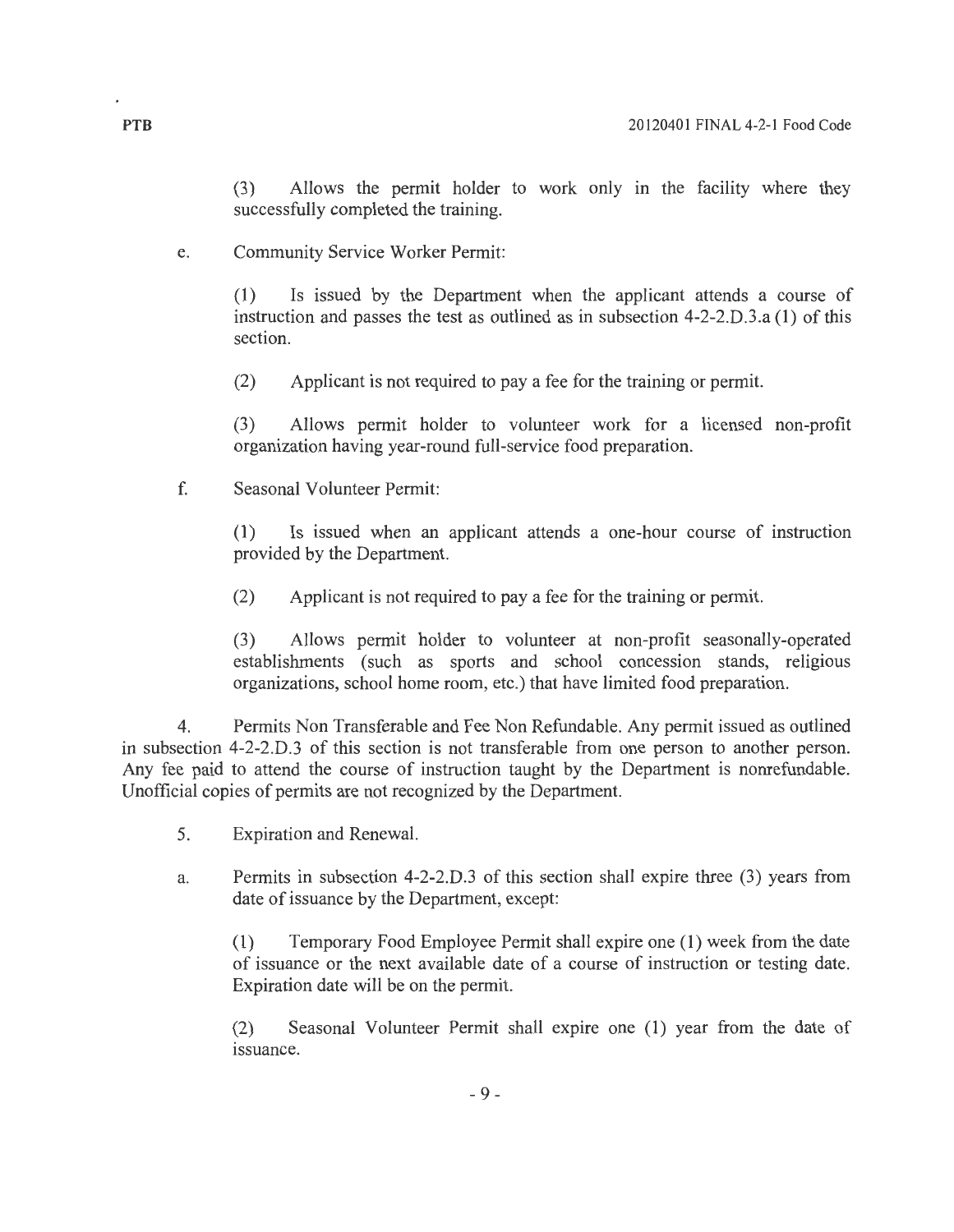b. Permits in subsection 4-2-2.0.3 of this section are not renewable. After expiration of permit, holder must meet requirements in one of the items in subsection 4-2-2.D.3 of this section, except:

Only one (1) Temporary Food Employee Permit may be issued to an applicant, after which they must complete the requirements in subsection 4-2-2.D.3.a of this section before working in a licensed food service establishment.

# **E. Tulsa Food Advisory Council**

1. Creation of Advisory Council. There is hereby created the Tulsa Food Advisory Council (within this section referred to as "Council") to assist the Tulsa City-County Board of Health in the following: Code revisions, clarifications and interpretations of the Code, liaison between the food industry, the Department, and the consumer.

- a. The Council shall consist of fifteen (15) members appointed by the Director and approved by the Board of Heath. Membership shall include representation from the following three categories:
	- $(1)$  Five (5) members widely representative of the food industry.

(2) Five (5) members with professional training in health matters; e.g., pharmacists, veterinarians, dentists, bacteriologists, physicians, nurses.

(3) Five (5) members representing other consumers with due consideration being given to architects, engineers, lawyers and consumers at large.

- b The Council members shall be appointed to serve a one (1) year term of office, but all members shall hold office until their successor is qualified and appointed.
- c. The Council shall elect annually a Chairperson from among its members. The Council shall hold at least one (1) meeting annually and such additional meetings as the Chairperson or the Director shall deem desirable.

2. The Council shall develop rules, subject to approval by the Board of Health, relating to matters which shall be considered by the Council and procedures for submission of such items to the Council.

## **F. License Suspension and Revocation**

The Department may summarily suspend, permanently revoke, or temporarily suspend a license, permit, or certification for failure of the holder to comply with the requirements of the Code: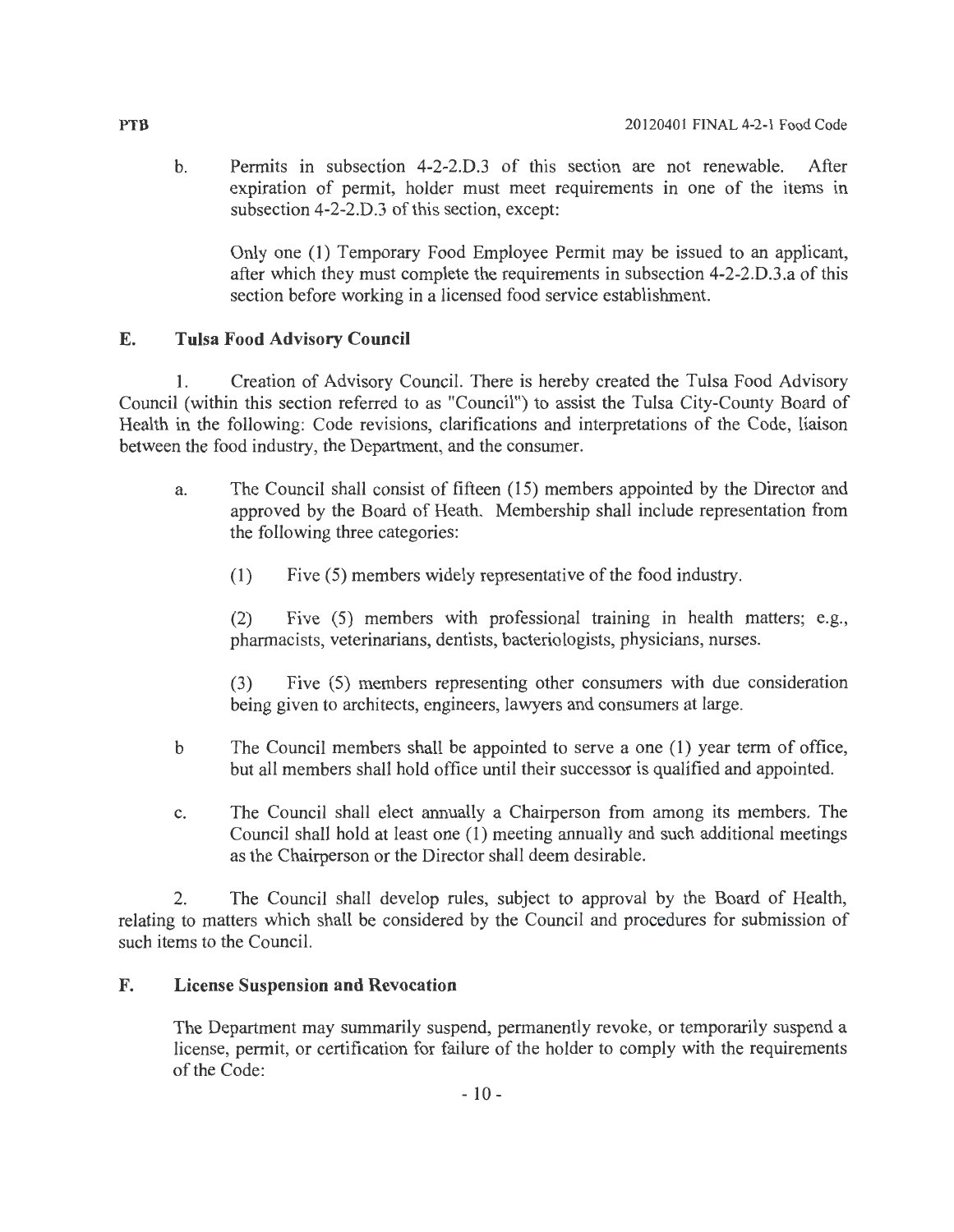- 1. Summary Suspension
- a. Notwithstanding other provisions of the Code, if an authorized representative of the Department finds insanitary or other conditions in the operation of a food establishment, which constitute an imminent hazard to the public health (as defined in 310:257-1-2 under "Imminent health hazard"), the establishment may be closed summarily without prior notice or hearing.
- b. If an imminent hazard to the public health is found to exist, the Department shall summarily suspend food operations by issuing a written notice to the license, permit or certificate holder or operator stating specifically the following:
	- (1) The conditions which cause the imminent hazard to the public health;
	- (2) The corrective action that must be taken to abate the hazard;
	- $(3)$  The period of time within which corrective action must be taken;
	- (4) That the license, permit or certification holder has the right to:

(i) Request in writing a re-inspection within twenty-four (24) hours, and if the reasons for the suspension no longer exist, request immediate reinstatement of the license or permit, and to have the name, address and telephone number for the license, permit or certification holder to contact to initiate a request for re-inspection, or

(ii) Request in writing a hearing within twenty-four (24) hours before the Director of the Department to determine if the summary suspension was warranted. The written request shall be mailed or hand delivered to: Director, Tulsa City-County Health Department, 5051 South 129th East Avenue, Tulsa, Oklahoma 74134.

(iii) Hearings with the Director will be held within five (5) business days after receiving the written request.

- 2. Revocation and Temporary Suspension.
- a. For serious or repeated violations of any of the requirements of the Code, or for willfully obstructing the Department in the performance of duties, a license, permit or certificate may be revoked permanently or temporarily suspended after opportunity for a hearing.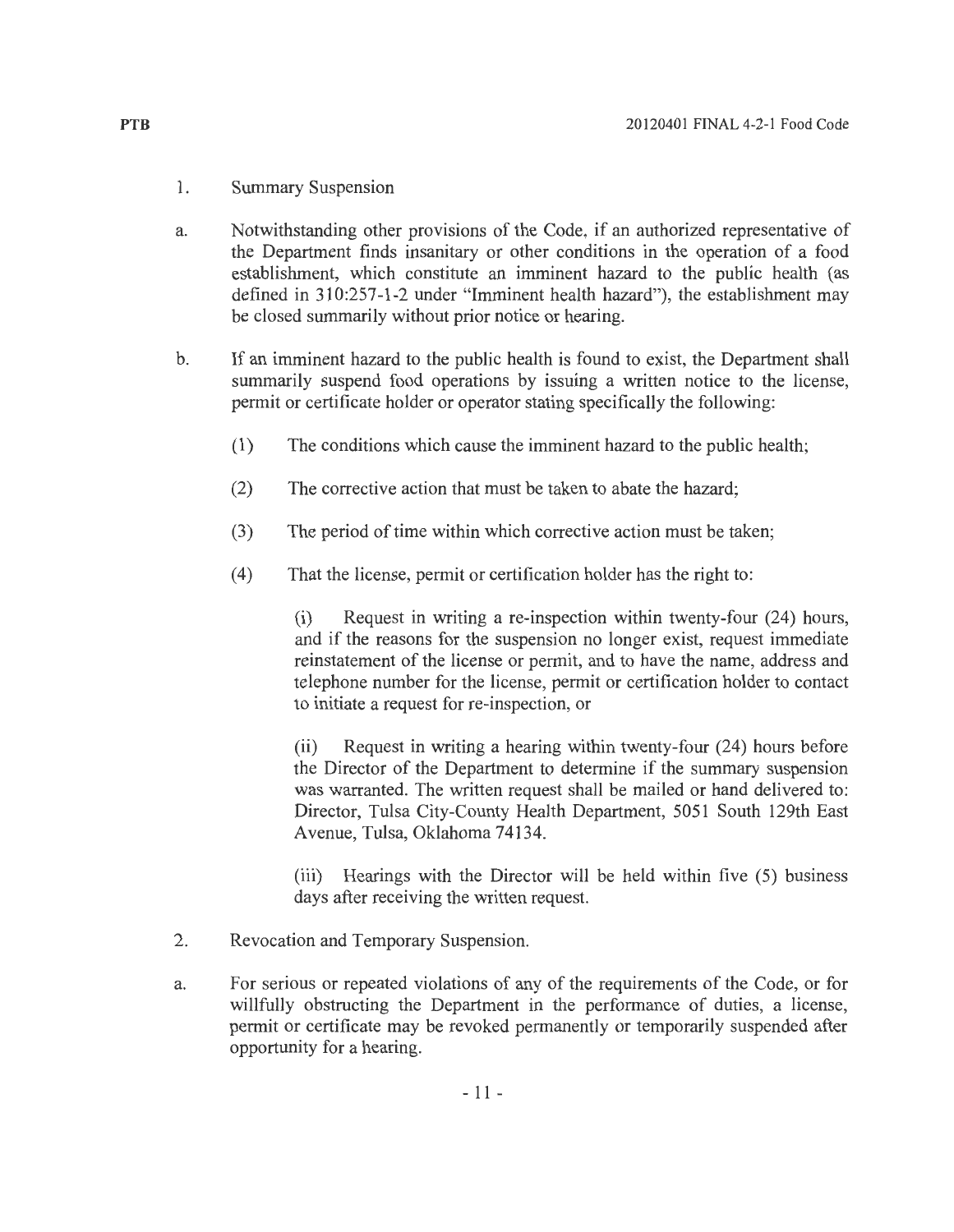- b. The Department shall serve upon the license, permit or certificate holder or operator written notice stating specifically:
	- (1) That the license, permit or certificate will be either (1) revoked entirely, or
	- (2) temporarily suspended for a specified number of days.

(3) The reasons for which the license, permit or certificate will be revoked or temporarily suspended.

(4) That the license, permit or certification holder has the right to:

 $(i)$  Request in writing a hearing within ten  $(10)$  days before the Director of the Department to determine if the revocation or temporary suspension was warranted. The written request shall be mailed or hand delivered to: Director, Tulsa City-County Health Department, 5051 South 129th East Avenue, Tulsa, Oklahoma 74134.

(ii) Hearings with the Director will be held within five (5) business days after receiving the written request

c. A notice is properly served when it is delivered to the license, permit or certificate holder, or to the person in charge of the food establishment, or if such personal service cannot reasonably be made, when it is sent certified mail, return receipt requested, to the last known address of the license, permit or certificate holder.

### **G. Appeal Procedures**

- 1. Appeal to the Tulsa Food Advisory Council.
- a. Any person alleging there is error in any order, requirement, decision, or determination made by the Department in the enforcement of this Code, or any person aggrieved by the final determination of the Director may appeal such decision to the Tulsa Food Advisory Council within (10) ten days of receiving the Director's decision.
- b. The appeal shall be in writing and shall specify the reasons for the appeal, and shall be mailed or hand delivered to: Legal Counsel, Tulsa City-County Health Department, 5051 South 129th East Avenue, Tulsa, Oklahoma 74134.

(1) The Legal Counsel shall forward the request for appeal along with all documentation from the initial action of the Department and the hearing with the Director to the Tulsa Food Advisory Council.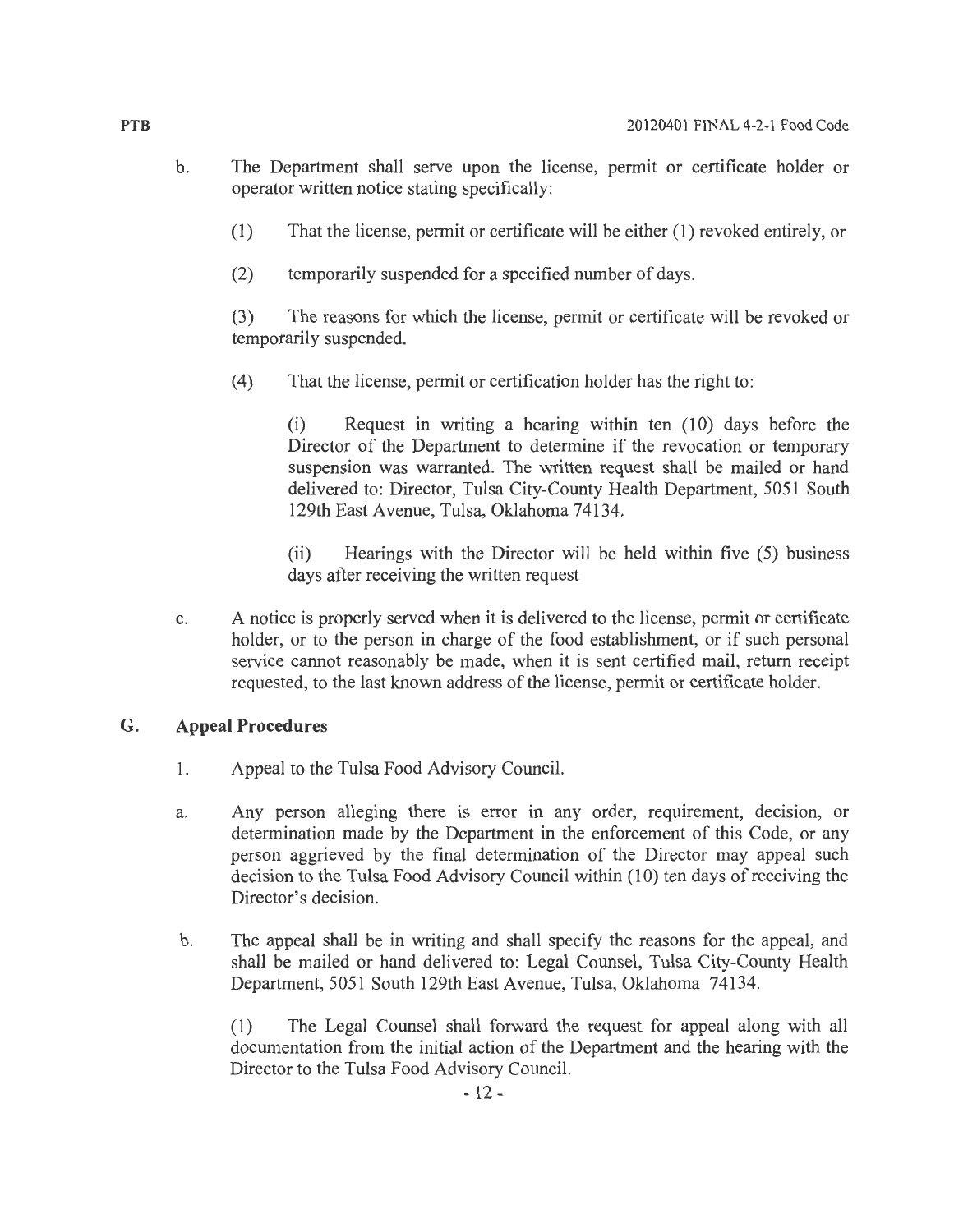(2) The Tulsa Food Advisory Council shall appoint a three (3) person Hearing Panel which shall consist of one (1) member of the Tulsa City-County Board of Health and two (2) members from the Tulsa Food Advisory Council.

(3) The Hearing Panel shall hold a hearing and may reverse, affirm or modify the action of the Department. The decisions of the Hearing Panel are deemed to be those of the Tulsa Food Advisory Council.

- 1. Appeal to the City Council.
- a. The Department or any aggrieved party may appeal the decision of the Hearing Panel of the Tulsa Food Advisory Council to the City Council.
- b. An appeal to the City Council shall be taken by filing with the City and with the Chairperson of the Tulsa Food Advisory Council within ten (10) days from the date of such action, a notice of appeal, which notice shall specify the grounds of such appeal. Upon filing of the notice of appeal, the Tulsa Food Advisory Council shall forthwith transmit to the City copies of all the papers constituting the record in the case, together with the order, decision or ruling of the Tulsa Food Advisory Council Hearing Panel.
- c The City Council shall hold a hearing and may reverse, affirm or modify the decision or determination of the Tulsa Food Advisory Council Hearing Panel.

2. An appeal stays all proceedings in furtherance of the action appealed from, unless the Department certifies that by reason of facts stated in the certificate, a stay would cause an imminent hazard to the public health. In such case, proceedings shall not be stayed other than by a restraining order.

**H. Criminal Penalty.** Any person, firm, limited liability company, corporation, association, partnership, joint venture or other business entity convicted of a violation of this Chapter shall be guilty of a misdemeanor offense and upon conviction shall be punished by a fine not exceeding Seven Hundred Fifty Dollars (\$750.00), excluding costs, fees and assessments, by imprisonment for a period not exceeding sixty (60) days, or by both such fine and imprisonment."

*Section 3. SEVERABILITY CLAUSE.* If *any section, sentence, clause or phrase of this ordinance or any part thereof is for any reason found to be invalid by a court of competent jurisdiction, such decision shall not affect the validity of the remainder of this ordinance or any part thereof.* 

*Section 4. REPEAL OF CONFLICTING ORDINANCES. That all ordinances or parts of ordinances in conflict herewith be and the same are now expressly repealed.*